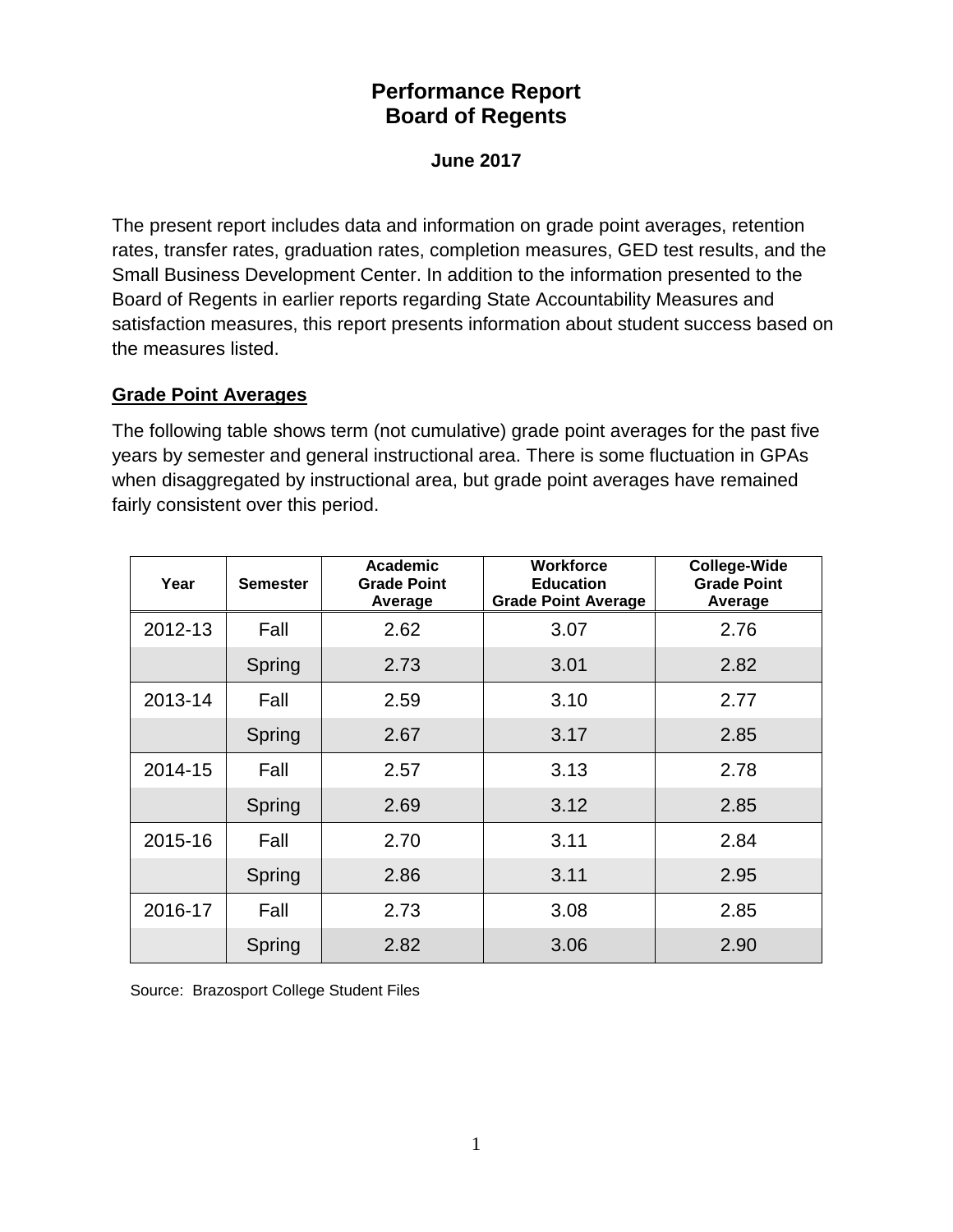# **Retention Rates**

The following graph shows the fall-to-fall and fall-to-spring retention rates from 2011-2012 to 2016-2017. The rates are cohort-based where a cohort is defined to be a set of students who enrolled for the first time in that semester at Brazosport College (BC).



#### Source: Brazosport College Enrollment Reports

**Fall-to-Fall Retention** refers to the group of students who enroll at Brazosport College for the first time in the fall, and enroll the following fall semester. **Fall-to-Spring Retention** refers to the group of students who enroll at Brazosport College for the first time in the fall, and enroll the following spring semester.

Both fall-to-fall and fall-to-spring retention rates declined slightly this year (fall 2015 to fall 2016, -2.6 points and fall 2016 to spring 2017, -1.8 points). The college anticipates retention rates to increase over the next few years as a result of increased enrollment management strategies and the implementation of Guided Pathways and the ACE it Quality Enhancement Plan.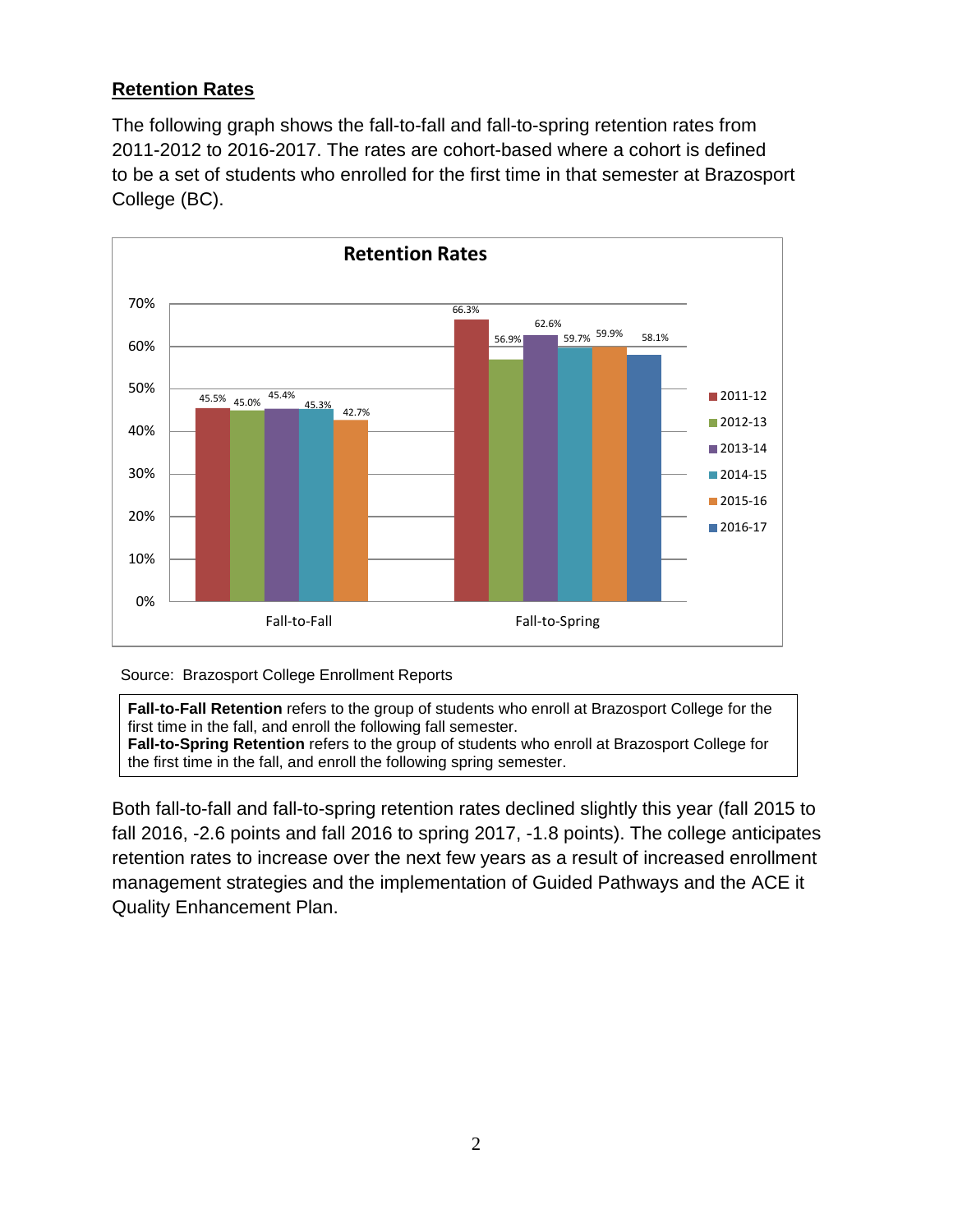### **30 Hour Transfer Rate (Six-Year)**

The following graph shows the percent of students who completed at least 30 semester credit hours at Brazosport College before transferring to a four-year institution.



 Source: Texas Higher Education Coordinating Board http://www.txhigheredaccountability.org/AcctPublic/#goal2

This measure includes the cohort of first-time-in-college (FTIC), degree-seeking students who enrolled at BC six years prior to the year reported and accumulated at least 30 credit hours at the institution before transferring. Although this report omits students who completed fewer than 30 semester credit hours before transfer, it does provide a way of comparing transfer results among similar colleges. Transfer rates for BC, statewide, and medium colleges all declined in fall 2016. During fall 2016 the Accountability System was completely overhauled. Since this is the first report from the new Accountability System further investigation comparing Brazosport College data to the new Accountability System data will occur in the coming months.

# **Transfer Success Rates**

Transfer students had to have at least 30 hours of credit at BC to be included in the following table. The graphs compare success, defined as a grade of "C" or better, for students who were required to take transitional education (TE) courses at BC and students who were not required to take transitional education (Non-TE) courses at BC. The academic performance reported is for students during their first year at a university.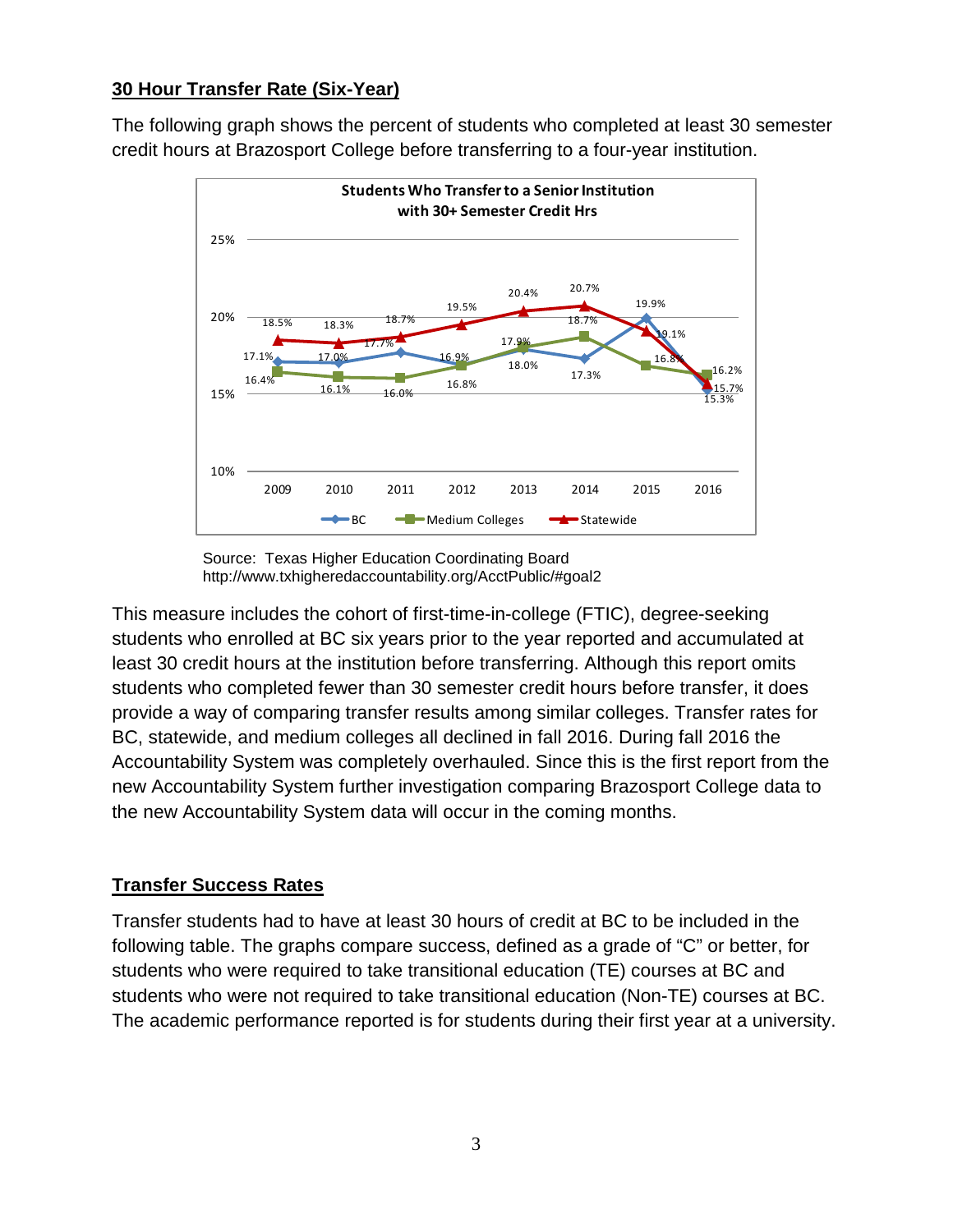

Source:Texas Higher Education Coordinating Board (THECB), http://www.txhighereddata.org/reports/performance/ctctransfer/ Cohort: Transfer students who had at least 30 hours of credit at BC Success = C or better (as reported by the institution to the THECB) TE = Transitional Education

During fall 2015 TE students performed as well as non-TE students at senior institutions. Even though we cannot be certain why these students have achieved higher academic success in recent years, the changes in our math and English developmental education programs may have contributed to their success as well as the increased utilization of our Student Success Center.

#### **Four-Year Institutions Receiving Transfer Students from Brazosport College**

The following table shows the number of students who were enrolled at BC previously and transferred to a four-year institution in the fall 2014, 2015, and 2016 semesters, listed by institution.

| <b>University</b>                            | <b>Number</b><br><b>Transferred</b><br><b>Fall 2014</b> | <b>Number</b><br><b>Transferred</b><br><b>Fall 2015</b> | <b>Number</b><br><b>Transferred</b><br><b>Fall 2016</b> |  |
|----------------------------------------------|---------------------------------------------------------|---------------------------------------------------------|---------------------------------------------------------|--|
| <b>Texas A&amp;M University</b>              | 125                                                     | 124                                                     | 117                                                     |  |
| Texas State University -<br>San Marcos       | 63                                                      | 70                                                      | 81                                                      |  |
| University of Houston                        | 115                                                     | 57                                                      | 74                                                      |  |
| University of Houston -<br><b>Clear Lake</b> | 80                                                      | 70                                                      | 57                                                      |  |
| <b>Sam Houston State</b><br>University       | 79                                                      | 40                                                      | 53                                                      |  |
| University of Texas - Austin                 | 51                                                      | 33                                                      | 35                                                      |  |

Source: National Student Clearinghouse.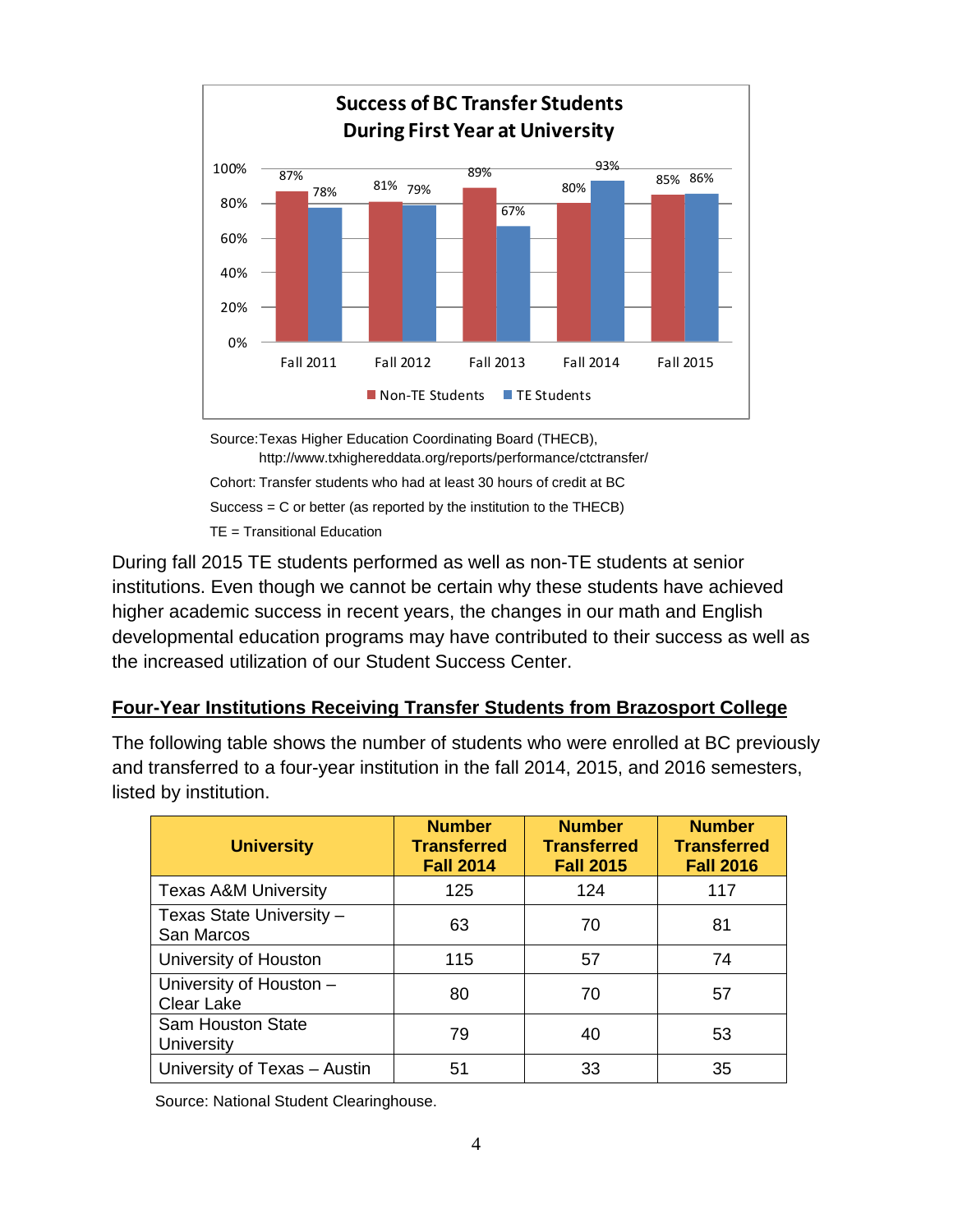# **Graduation Rates/Completion Measures**

The Texas Higher Education Coordinating Board recently published the *2017 Texas Public Higher Education Almanac* containing information on student progress in higher education and compares colleges on a number of measures. In this section, data about graduation rates and completion measures are presented. These data compare Brazosport College to statewide results for two-year public institutions.

# **Graduation Rates:**

| <b>Time Period</b> | <b>Brazosport</b><br>$Collect -$<br>Full-Time | Statewide Two-<br><b>Year Public</b><br>Institutions -<br>Full-Time | <b>Brazosport</b><br>$Collect -$<br>Part-Time | Statewide Two-<br><b>Year Public</b><br>Institutions -<br>Part-Time |
|--------------------|-----------------------------------------------|---------------------------------------------------------------------|-----------------------------------------------|---------------------------------------------------------------------|
| 3-Year             | $29.9\%$ 1                                    | 18.6%                                                               | 14.8% $\hat{\mathbb{T}}$                      | 9.7%                                                                |
| 4-Year             | $29.9\%$ 1                                    | 23.7%                                                               | 18.2% $\hat{\mathbb{T}}$                      | 13.0%                                                               |
| 6-Year             | 38.6% $\hat{\mathbb{T}}$                      | 32.2%                                                               | 23.2% $\hat{\mathbb{T}}$                      | 20.8%                                                               |

 Cohort: Graduation rates through FY 2015-16 for fall 2013, 2012, and 2010 cohorts, respectively. Source: *2017 Texas Public Higher Education Almanac*

This measure for graduation rates looks at both full-time and part-time students who were first-time, credential-seeking undergraduates who graduate within three, four, or six academic years. These data show Brazosport College percentages exceeding statewide averages in all six categories.

#### **Completion Measures:**

| <b>Completion Measure</b>                            | <b>Brazosport</b><br>College | <b>Statewide Two-Year</b><br><b>Public Institutions</b> |  |
|------------------------------------------------------|------------------------------|---------------------------------------------------------|--|
| Average time to associate<br>degree (years)          | 4.1                          | 4.4                                                     |  |
| Average semester credit<br>hours to associate degree | 84                           | 90                                                      |  |

Cohort: FY2015-16 graduates

Source: *2017 Texas Public Higher Education Almanac*

Completion measures are calculated using time-to-degree and the average number of semester credit hours to complete an associate degree. The semester credit hours measure includes the number of semester credit hours *attempted* by students. Dual credit and developmental education hours are excluded. BC data compare favorably to statewide data: BC has a larger percentage of part-time students (80.7% compared to a